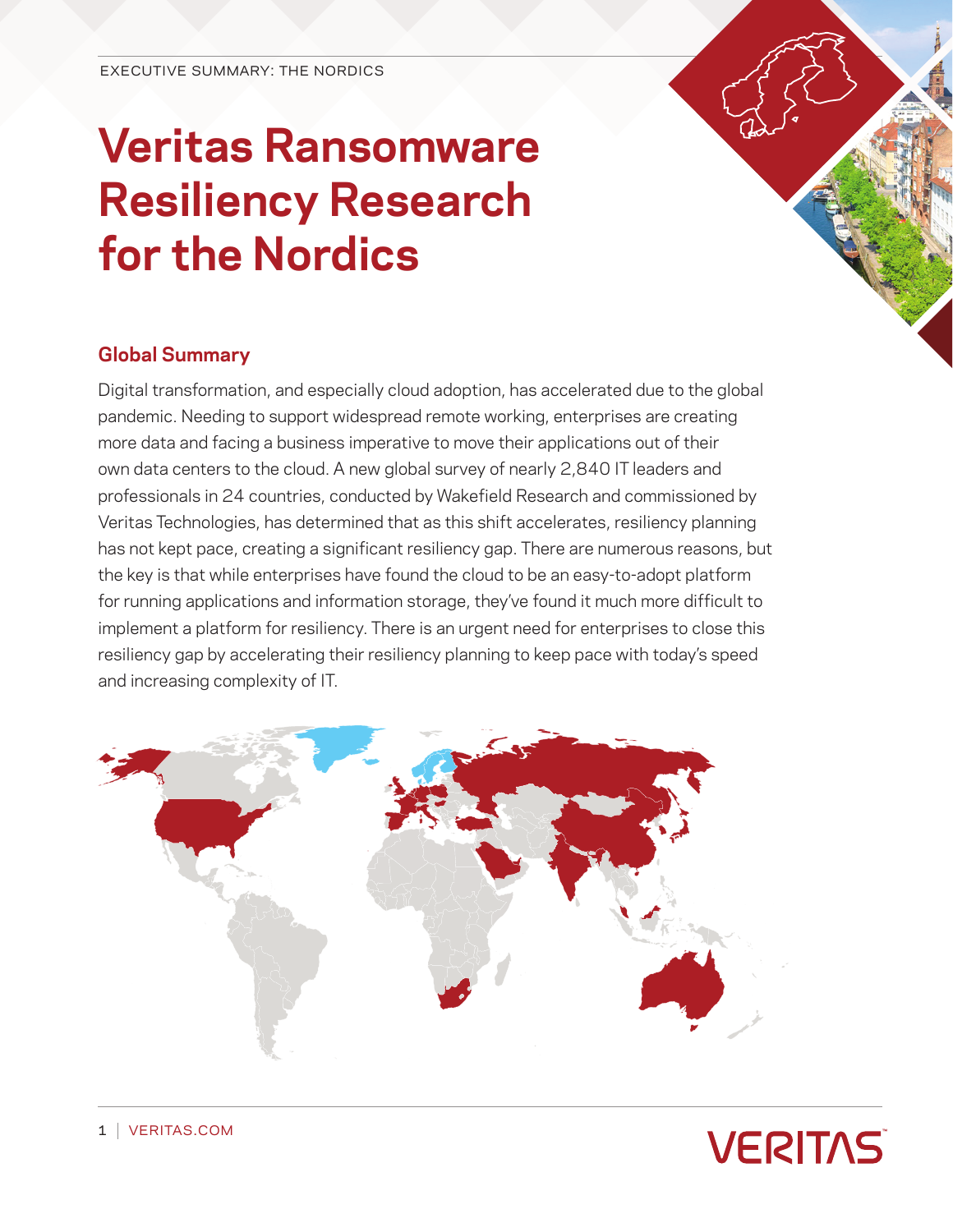# **The Nordic Outlook**

Many enterprises in the Nordics are facing a significant resiliency gap, leaving their business-critical data vulnerable to ransomware threats. As they've adopted more cloud platforms, creating more IT complexity, their resiliency planning has not kept pace, leaving them at risk. Nearly three in ten of respondents in the Nordics said their company had suffered a ransomware attack. Too many of them face the prospect of lengthy business disruption or lost data if they were to be hit with a ransomware attack.

### **IT Complexity**

- 29% of enterprises in the Nordics are adopting a hybrid multi-cloud strategy, slightly lower than the EMEA average of 36%.
- The average company in the Nordics is using about 12.9 cloud services (laaS, PaaS and SaaS), just above the EMEA average of 12.



### **Where does your organization keep most of its data and applications?**

• All of that cloud usage is creating more IT complexity. 87% of Nordic respondents said their enterprise's security measures lag behind their IT complexity, compared to 67% across EMEA and 64% globally.

**VERITAS**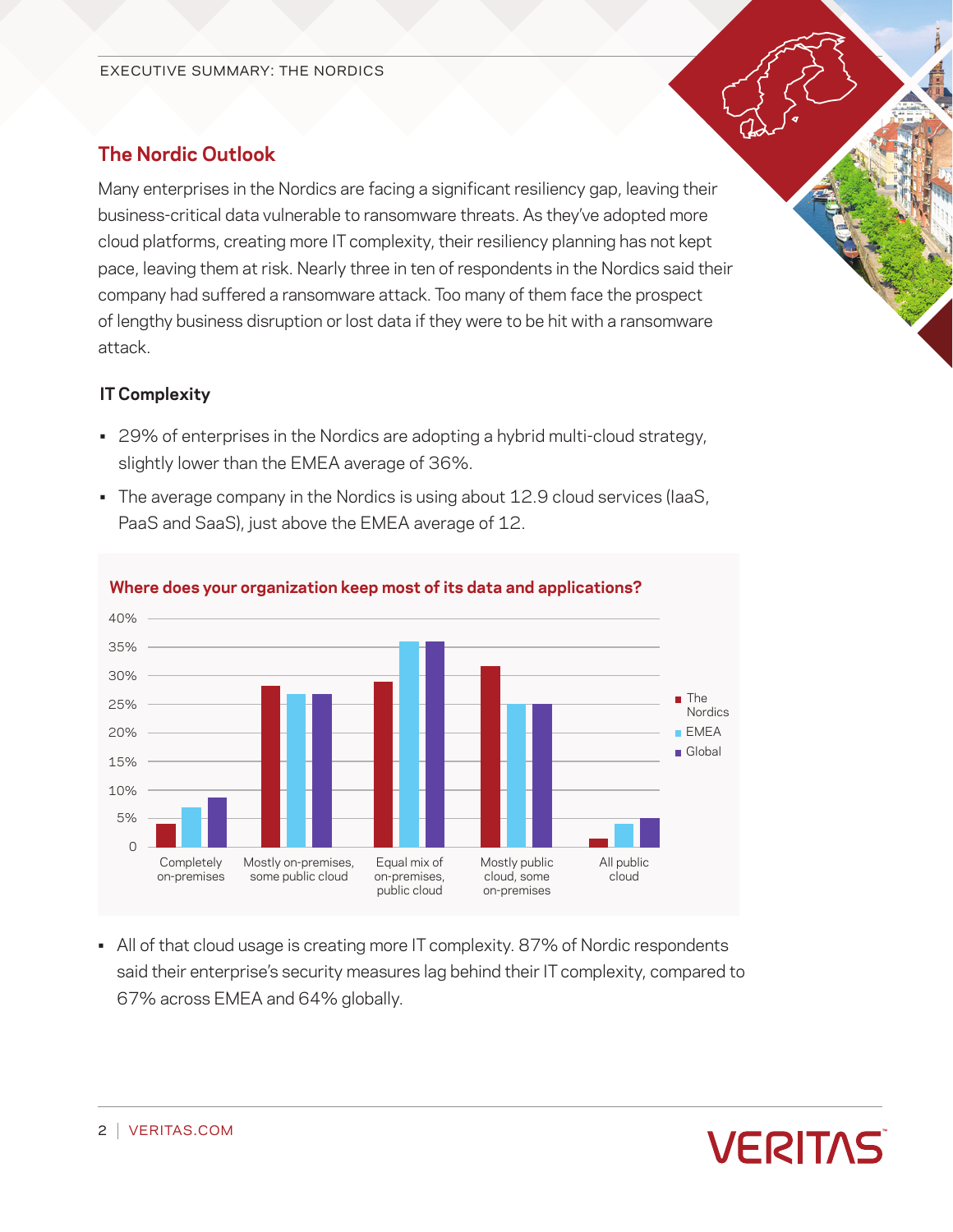• Nordic IT leaders are concerned by the lack of visibility into data and applications, along with external attack threats.



• Enterprises in the Nordics are taking action to address their resiliency gap, albeit at a more measured pace compared to their global counterparts. 41% of Nordic respondents said their company has increased their IT security budget since the start of the COVID-19 pandemic, slightly lower than the 42% across EMEA overall.

#### **Impact of Ransomware**

- Ransomware is a growing threat. 29% of Nordic respondents said they had faced at least one attack, the same as EMEA overall and below the global average of 41%.
- Too many enterprises in the Nordics are paying the price for not being sufficiently resilient. Because their backup and recovery systems aren't robust enough, when Nordic companies are attacked by ransomware, they often have no choice but to pay the ransom. Among those experiencing a ransomware attack, 86% of Nordic respondents said their company paid all or part of the ransom. This is still significantly higher than EMEA (55%) and globally (60%).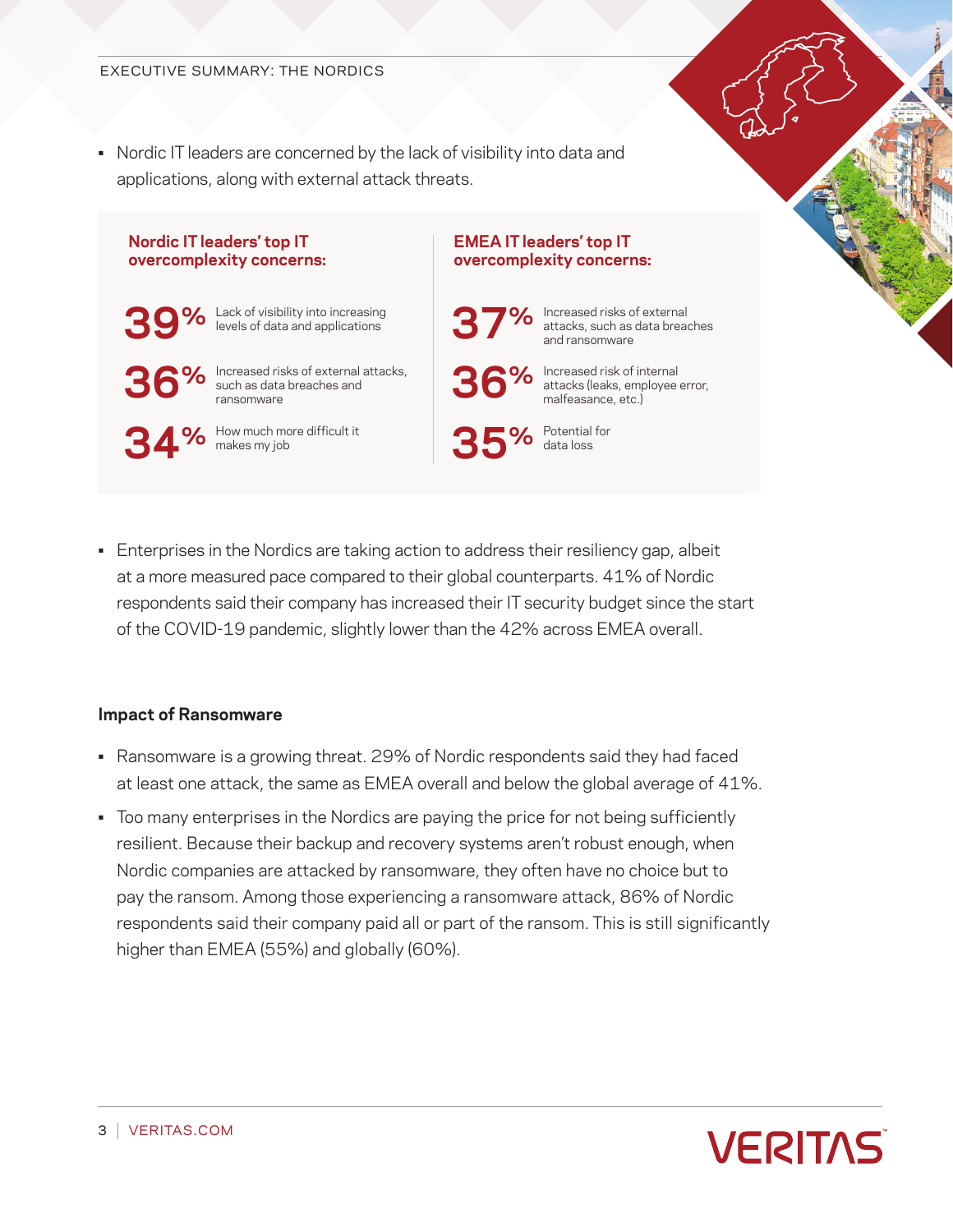## **The Resiliency Gap**

• Nordic enterprises appear to be more resilient than their EMEA and global counterparts. 40% of Nordic enterprises believe it would take 5 days or longer to fully recover from a ransomware attack, significantly better than the EMEA and global average of 66%.



#### **How long would it take to recover from a ransomware attack (if you didn't pay the ransom)?**

- Too many Nordic enterprises aren't sufficiently backing up their data. Only 8% of Nordic respondents said their company follows the recommended best practice of having three copies of their data, with one copy offsite and offline. This is below the EMEA average of 14% and the global average of 17%. A further 36% of Nordic respondents said their company has three or more copies of their data onsite, the same as the global average.
- Nordic organizations are testing their disaster recovery plan more frequently their EMEA and global counterparts – 90% have tested it in the last three months, well above EMEA (62%) and globally (61%).